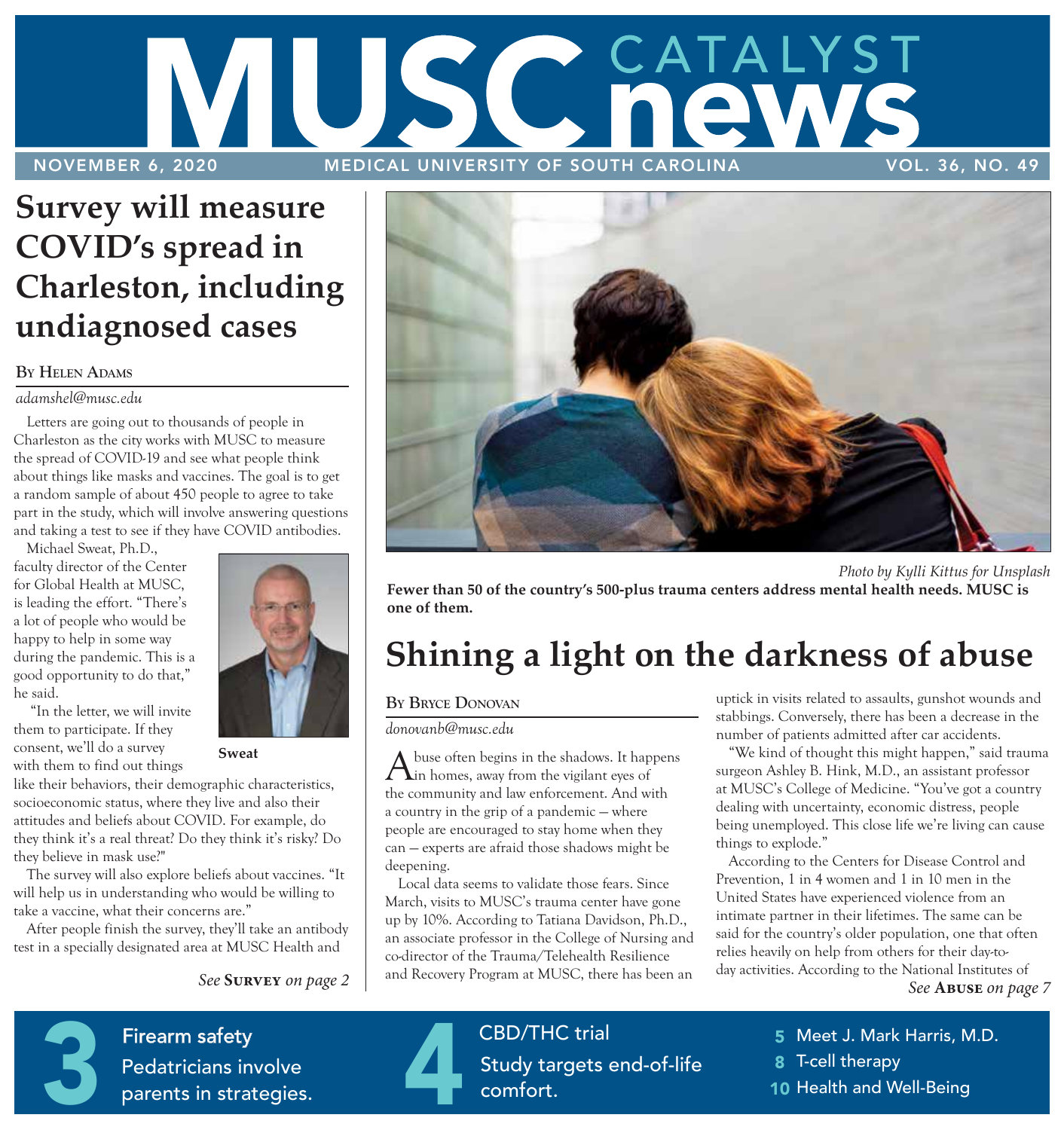### **As key COVID indicator goes from green to red, MUSC epidemiology team looks ahead to holidays**

#### **By Helen AdAms**

#### *adamshel@musc.edu*

The latest update from the MUSC COVID-19 Epidemiology Intelligence Project shows a key indicator has gone from green to red for the Tri–county area. The indicator, "sustained reduction in new cases," notes that there has been an increase in the number of COVID cases for each of the past two weeks in Berkeley, Charleston and Dorchester counties.

But Michael Sweat, Ph.D., the project's leader, said the number of cases is still relatively low. "A few weeks ago, we were at six cases per day for every 100,000 people. Then it went to seven to nine to 10 and now it's up to 12."

For comparison, COVID hotspots in the U.S. are seeing much higher numbers. "There are places in the upper Midwest where there are 240, 260 cases per 100,000."

Sweat, who directs the Division of Global and Community Health at MUSC, said those hotspots tend to be in places where cooler weather has already set in. As the Lowcountry cools off and people spend more time indoors, Sweat worries the numbers could continue to

rise in the Charleston area, too. "These outbreaks happen so explosively that we can't even detect them for a week or two. It can really spread rapidly," he said.

Case in point: North Carolina, which recently hit its highest case number since the start of the pandemic. "People shouldn't think this is just somewhere far away. It's not. The epidemic is changing. It's growing, and it's expanding. As it gets cooler, I just want people to be aware that we need to be careful."

Sweat said a recent report by the Centers for Disease Control and Prevention analyzed about 760 COVID hotspots to see how infections spread. "The overall trend that they saw, particularly in the Southeast, was young people get infected first in the population. They don't get that sick because they're younger. And then that slowly starts spreading to families and other contacts. And then, people a little bit older would start getting infected, then even older people. That's when you start to see more deaths."

He said continued social distancing and mask wearing can help keep COVID cases down. But Sweat knows that holiday parties and big family gatherings



 *Photo by Sarah Pack*

#### **Nurse Destiny Smeltzer demonstrates how to give a COVID-19 test outside the MUSC Health West Ashley Medical Pavilion.**

may be a temptation for people tired of pandemic precautions.

"Fatigue is continuing to be an issue," Sweat said. "It's going to be very, very hard for people not to visit one another. I'd say if people want to get together, they could do it outside with distancing and wearing a mask."

He also cautioned people not to bank on herd immunity. "We're nowhere close to herd immunity. For us to get to herd immunity naturally, without a vaccine, would lead to unacceptable mass deaths of people. We need to wait it out. There are so many positive signals on the vaccine front. If we could just wait a little longer through this difficult period, we will have saved a lot of lives and achieve what we wanted to achieve and feel good about it."

The MUSC COVID-19 Epidemiology Intelligence Project is updated at least once a week. It uses data from the South Carolina Department of Health and Environmental Control, Cuebiq and MUSC clinical data to analyze trends. Its goal is to help citizens and leaders understand how the coronavirus is affecting the community so they can make good decisions and prepare for what may lie ahead as the pandemic progresses.

#### **sUrvey** *Continued from Page One*

find out if they've been exposed to the coronavirus. If they don't have a way to get there, Sweat's team will find transportation for them — free of charge.

It's well worth the effort, he said. "We have a very high–quality test. It's 98% sensitive and 98% specific, with very few false negatives or positives."

Sweat said determining how many people have been exposed to the coronavirus is important. "If you don't know how many people are exposed, you can't calculate the mortality rate. This study will also tell us a lot about who has been exposed — the characteristics of people exposed."

That second part, knowing the demographics of who's been exposed, will help public health experts get ready for when a vaccine or vaccines become available. "We're definitely going to have to triage at first. We're going to have to pick people who are high risk — not just based on age and comorbidity but also infection rates. The survey will be a lot of help preparing the city for vaccine strategies."

Participants will get a \$25 Amazon gift card. But Sweat said more importantly, they'll have the satisfaction of knowing they're helping their community during a crisis. "It's a great way to do your civic duty."

# **MUSC** he

#### **Editorial Office**

MUSC Office of PublicAffairs & Media Relations, 135 Cannon Street, Suite 403C, Charleston, SC 29425. 843-792-4107 Fax: 843-792-6723

**Editor:** Cindy Abole *catalyst@musc.edu*

The MUSC Catalyst News is published bi-monthly. Paid advertisements,which do not represent an endorsement by MUSC or the state of South Carolina, are handled by Island Publications Inc., Moultrie News, 134 Columbus St., Charleston, S.C., 843-958-7480, 958-7384, 958-7488 or 937-7489. E-mail: *advertising@ moultrienews.com.*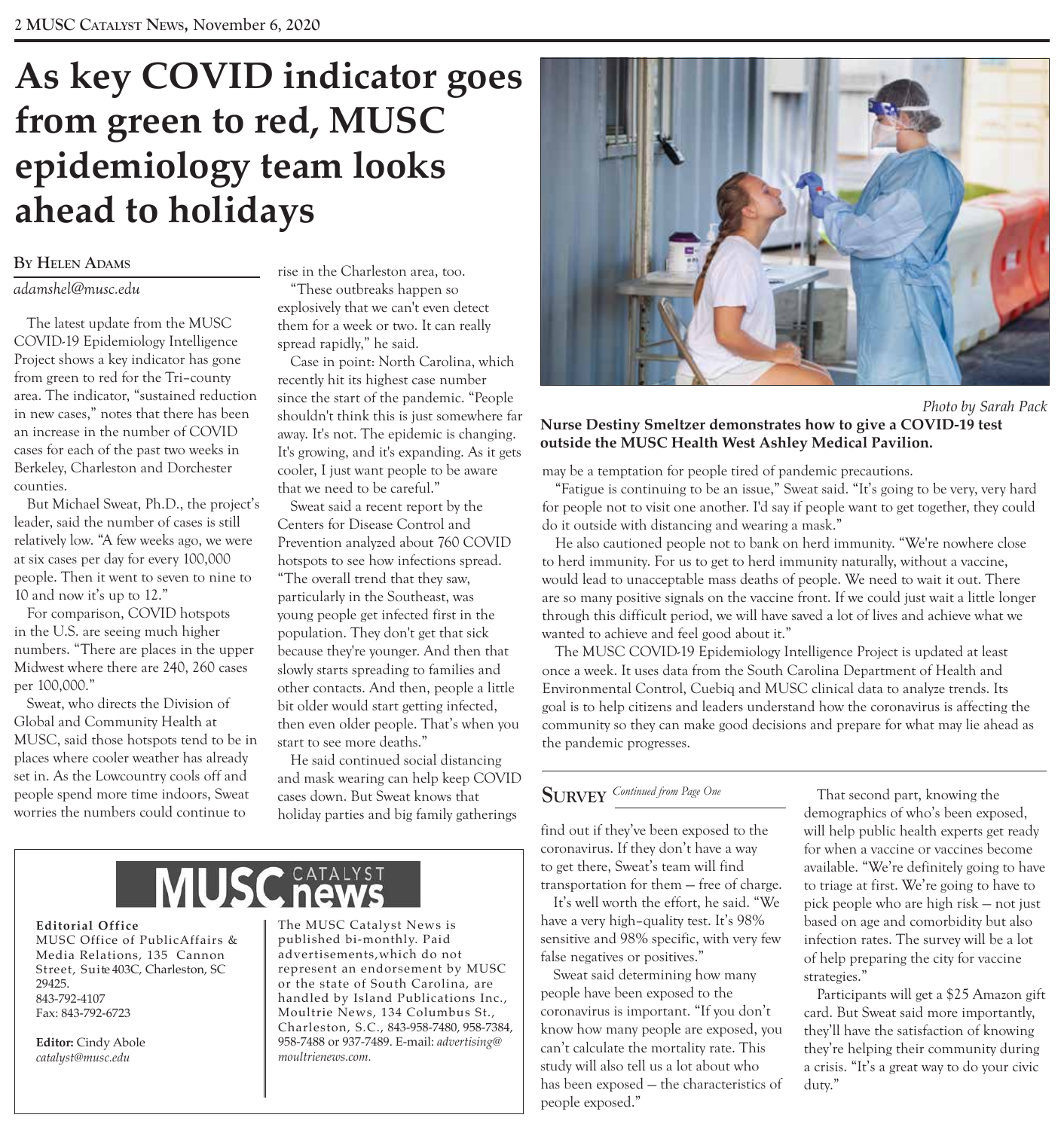

 *Photo by cottonbro via Pexels* 

**Kids don't always realize the consequences of playing with real guns, which is why the pediatrics team is promoting safe firearm storage.**

### **Pediatricians ask parents to 'Be SMART' about storing firearms safely**

#### **By leslie cAntU**

*cantul@musc.edu*

I t's the rare month when doctors and nurses at MUSC Shawn Jenkins Children's<br>Hospital aren't called upon to treat a child with gunshot wounds. Hospital aren't called upon to treat a child with gunshot wounds.

Nationwide, firearm injuries are the second–leading cause of death for children, ranking after car crashes. For all ages, South Carolina ranks 12th among the states for firearm death rates.

Realizing that educating patient families about safe firearm storage is just as

important as talking about placing newborns on their backs to sleep, fencing off pools and keeping medications out of children's reach, a group of pediatricians started working with the Be SMART campaign to talk to parents about how guns are secured in their homes and vehicles. For parents who are interested, they offer free gun locks that have been donated by local police departments.

"We're really the first to join forces between a children's hospital, pediatrics residency and the Be SMART program and really focus on doing this during well–child checks," said Annie Andrews, M.D., director of the advocacy curriculum within MUSC's pediatrics residency.

Be SMART stands for secure all guns, model responsible behavior around guns, ask about the presence of unsecured guns in other homes,

**Andrews**

### **MUSC brand guidelines revised to include preferred pronouns option in email signatures**

#### **By willette BUrnHAm-williAms** *burnham@musc.edu*

MUSC is committed to enhancing best practices and revising policies that demonstrate how we create inclusive experiences for the lives we touch. Increasing opportunities for self– expression and self–identification is one way to achieve this goal. To that end, I am proud to inform the MUSC family that President's Council has unanimously approved the revision of the MUSC brand standards to adopt the use of personal pronouns in email signatures.

Sharing personal gender pronouns is one of many ways individuals can express their gender identities. At MUSC, we want individuals to feel free to be themselves, and to be acknowledged respectfully for their identities. As your chief equity officer, I am personally committed to finding ways to build an organizational culture where making presumptions and passing judgment on each other is eliminated.

When people choose to tell you their pronouns, in their signature lines or elsewhere, they are letting you know how to refer to them, without you having to ask or make assumptions.

This adopted practice will help to minimize misgendering. It is an important strategy and action toward honoring our LGBTQ+ community members and standing as their allies.

MUSC will continue to demonstrate a commitment to modeling inclusivity and the right of every individual to embrace their identity with respect and confidence and without fear. Including gender pronouns in email signature lines is not required by any individual nor can it be prohibited. For those who choose to include pronouns in signature lines, please refer to the approved guidelines, which can be found on the MUSC Brand Center, under Resources. You can log into the Brand Center at https:// musc.monigle.net/site/login.

*Editor's note: Willette Burnham-Williams, Ph.D., is the chief equity officer and Title IX coordinator at MUSC.*

### **It's time for an Epic upgrade**

Epic, MUSC's electronic health record, will soon undergo an upgrade. Always improving, Epic will offer a new look and valuable new features that will go live on Dec. 13. In preparation, I invite you to take a few minutes to watch a fun video that provides useful info you will want to know.

Be sure to click on Dr. Storyboard toward the end of the video to learn more about the Storyboard feature it's a change that will affect all users. Instead of seeing the patient header at the top of the patient's chart,

that information — plus more — will be on the left–hand side in what's called "Storyboard." As a result, the "Activity" buttons will move to the top.

Watch the video, which works best in Chrome or Firefox, to see what's in store and be on the lookout in the coming weeks for more learning opportunities. https://portal.musc.edu/ is/tice/epicupdates/Pages/Epic-Upgrade-12.13.20-Intro-Video-Page.aspx

Call the IS Help Desk at 843-792- 9700 for any training related questions or inquiries.

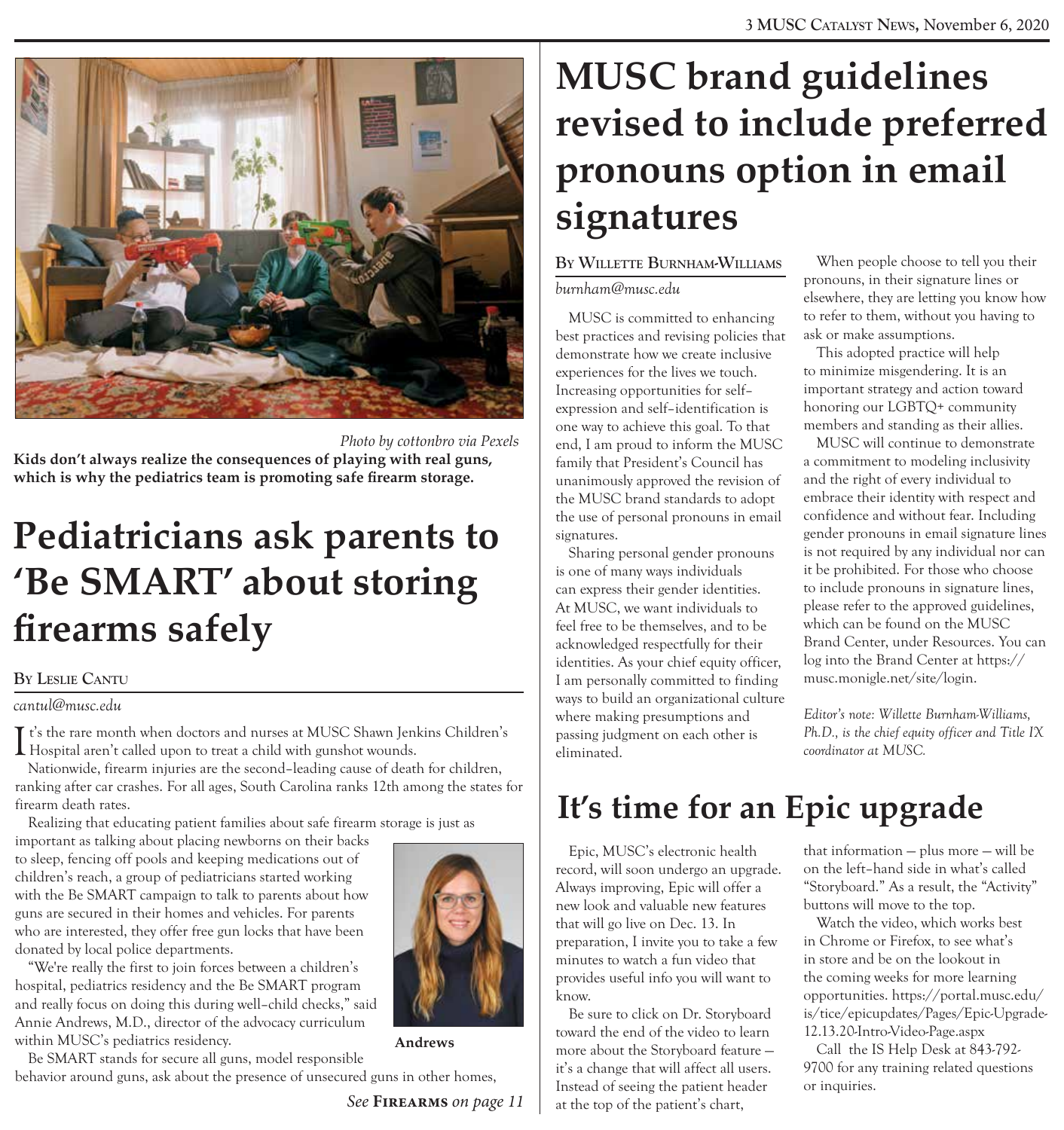### **Woman's difficult final days inspire trial testing CBD, THC as end-of-life treatment**

#### **By Helen AdAms**

#### *adamshel@musc.edu*

Ellen Steinberg thinks her mother would be smiling if she knew something good might come from her difficult final days of life. "My mother was this incredibly wonderful, strong character. She would be thrilled."

Libby Soffar, 89, was suffering from terminal blood cancer when she began receiving hospice care to try to help her transition from life to death as comfortably as possible. "We had someone with her all the time, but the only thing they could do to try to help her feel better was to give her more morphine," Steinberg said.

"But it had side effects and caused other issues. I mean, the last thing anyone they said goodbye wants to see is somebody struggling with the disease and being given more and more medication that's doing nothing but for Brawmanmaking them more uncomfortable."

Family friends Olga Brawman-Mintzer and her husband, Jacobo Mintzer, medical doctors who also conduct research at MUSC, saw what was happening.

"We were visiting Libby pretty much daily

throughout the

**Brawman-Mintzer**

process of the end of life," Brawman-Mintzer said. "We saw the extreme degree of suffering she was experiencing. The medications she received are used, with very good intentions, to help with symptoms that people experience at the end of life — primarily pain, agitation and a lack of sleep. The current clinical practice is to use medications such as the antipsychotic haloperidol, morphine and benzodiazepines.

"But the side effects associated with these medications are often quite severe. They can cause significant constipation, confusion, itching and really distressing neurological side effects like muscle spasms, tremors, incredible restlessness. Toward the end of her life, Libby begged to die because she was so uncomfortable."

Steinberg and the rest of her family were heartbroken. "This was my first personal experience with somebody getting sick, going through hospice and dying. So it was all very new and really overwhelming for me and my family. We had no idea. Every single step was something new and awful, to tell you the truth."

There had to be

all thought, as to Soffar. Then, something clicked Mintzer. She

remembered that

**Mintzer**

ease cancer patients' suffering. "They were calmer, they were not anxious. They slept better. The pain was improved, and the suffering overall was improved. And that's how our thinking process started."

Mintzer knew his wife might be onto something. While there has been scientific discussion about the use of medical cannabis to ease end-of-life suffering in adults, and plenty of people have already tried it with or without a doctor's approval, it hasn't been put to the test in rigorous clinical trials.

Soffar's experience will help change that. Mintzer and Brawman-Mintzer and are getting ready to launch a large national study in her name: Life's end Benefits of CannaBidiol and TetrahYdrocannabinol, or more simply, the LiBBY trial.

The National Institutes of Health has



 *Photo Provided* **Libby Soffar with her children Ellen Steinberg, Adam Soffar and Cindy Jacobs.**

awarded MUSC a \$16 million grant to lead the study, testing a combination of tetrahydrocannabinol, or THC, and cannabidiol, or CBD, as a possible treatment for people in their final days.

THC and CBD are compounds found in the cannabis sativa plant. THC is famous for its mind-altering effects, but people also use it to try to ease pain, insomnia, anxiety, nausea and other medical problems. CBD, on the other hand, doesn't cause euphoria. But it has been approved by the U.S. Food and Drug Administration to treat seizures, and people also use it for everything from pain to migraines to inflammatory bowel disease.

Mintzer will lead the 15-site clinical trial testing the cannabis compounds in people with Alzheimer's disease. Alzheimer's is a good fit for the study because the disease affects a huge number of people about 5.8 million Americans - and causes distress and agitation later in life in about a third of all cases.

The trial will include Charleston-based Roper St. Frances Healthcare and the Ralph H. Johnson VA Medical Center as leading sites. Brawman-Mintzer will lead the laboratory core and oversee the Charleston sites.

"It was an issue that was so close to everybody's heart that every institution was willing to play along and work hard to try to make it real. It's a locally led effort by these three institutions that will bring together the best minds from all around the country," Mintzer said.

Preparation for the national study has involved multiple programs at MUSC, including the Department of Psychiatry and Behavioral Sciences in the College of Medicine and the College of Health Professions. The researchers have worked with colleagues to figure out everything from where to get the medications to how to make sure the patients are getting them to what technology is needed for the large trial.

Mintzer said they won't be able to get people into the study until late next year at the earliest. "The reason is that this is the first study ever done in this population. There's never been a study on Alzheimer's patients in the late stages of life. It's also one of the few randomized, double blind, placebo-controlled trials ever done in people who are eligible for hospice care."

But it's past time, he said, for science to tackle this issue. "It's a moment in the

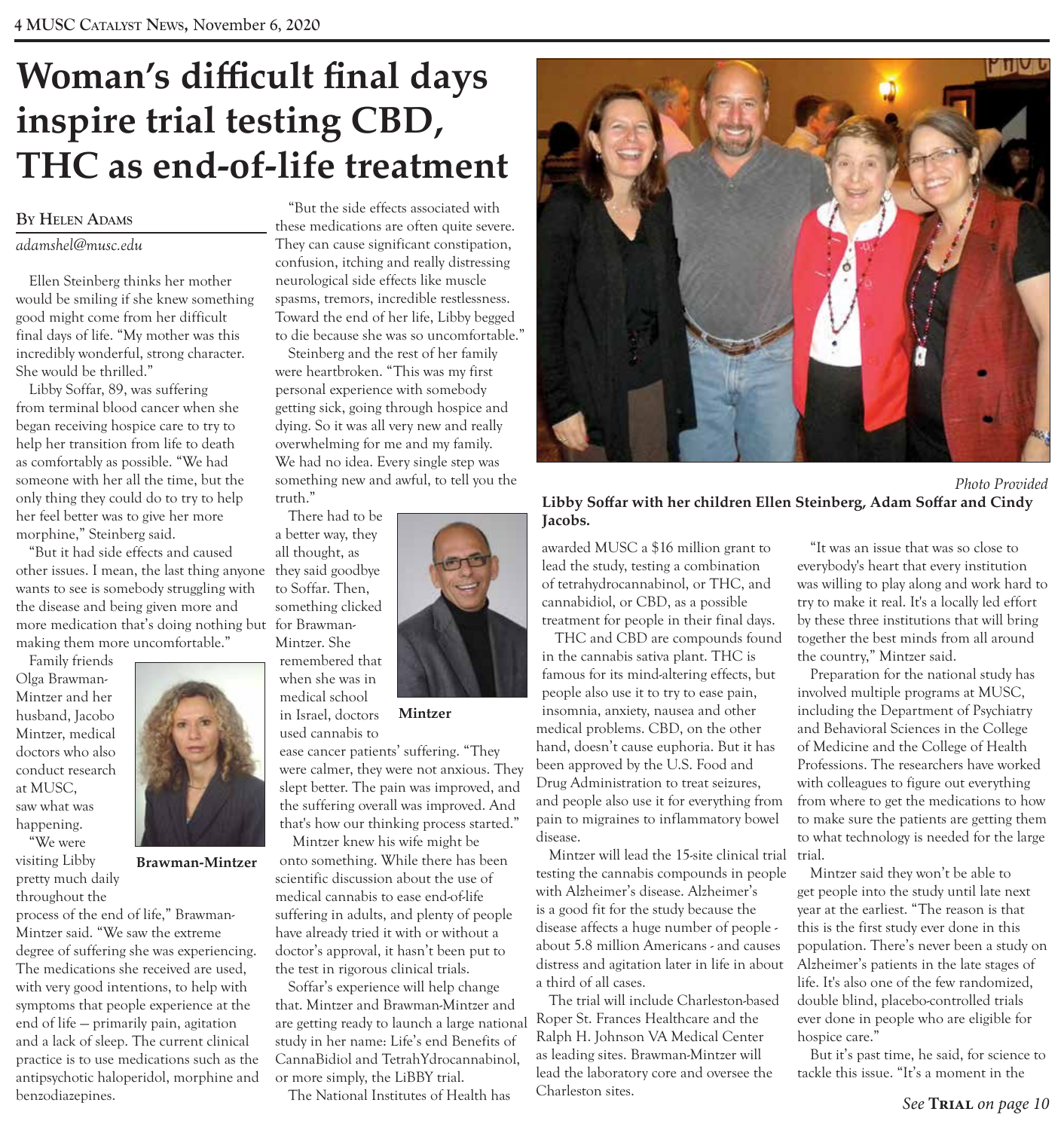#### **5 mUsc cAtAlyst news,** November 6, 2020

### Meet Mark



**J. Mark Harris, M.D.**

**Department; Years at MUSC** *Department of Surgery, MUSC Health Florence–Floyd Medical Group; 15 years*

#### **How are you changing what's possible at MUSC**

*By striving to provide comprehensive general surgical care to the best of our ability to Florence and surrounding areas.*

**Family and their names**  *Daughters, Tatum, Alexis and Ella; and son, Cooper*

**Branch of military/rank and service years** *U.S. Army, Lt. Colonel, 21.5 years (13 active)*

#### **Posts and countires you've lived in**

*Germany, Korea, Afghanistan, Iraq, Fort Gordon, Fort Benning, Fort Bragg, Fort Campbell and Walter Reed Hospital*

**Favorite place in the world** *My farm on the Pee Dee River*

#### **Famous quote**

**"***Duty is the sublimest word in the language; you can never do more than your duty; you shall never wish to do less."*



# **VETERANS DAY CELEBRATION** 3:00 PM - 4:00 PM | NOVEMBER 10, 2020 MUSC VETS invite all MUSC employees, students, faculty and staff to the Veterans Day Celebratori Guest Speaker Chaptain (COL) Sales R. Lawson Click Here To Join



#### **HOLIDAY** TREE **LIGHTING CEREMONY**

### You're Invited...

Date: Thursday, November 5, 2020 Time: 5:30 pm Location: MUSC Shawn Jenkins Children's Hospital & Pearl Tourville Women's Pavilion (garden facing Calhoun Street) For social distance measures, watch live here:

https://fb.me/e/1fj7g9w1S

"To adopt an Angel, contact Melissa Kubu at fullerme@musc.edu

MUSC Health

|                                                                                | FRIENDSGIVING<br>BASKET DRIVE                                                                                                        |
|--------------------------------------------------------------------------------|--------------------------------------------------------------------------------------------------------------------------------------|
|                                                                                | For the families of The MUSC Childrens Day Treatment Facility                                                                        |
|                                                                                | MUSC DEPARTMENT CHALLENGE                                                                                                            |
|                                                                                | Pitch in individually or with your coworkers to help<br>contribute food items or funds to fill baskets.                              |
|                                                                                | The MUSC department that raises the most will get a<br>month of flower arrangements for your department"<br>from the MUSC Urban Farm |
| GROCERY                                                                        | PRODUCE                                                                                                                              |
| Rice (white)<br>mosbed potators (instant)<br>Stuffing mix                      | <b>Bell Peppers</b><br>Carrots<br>Com                                                                                                |
| Mucaroni                                                                       | <b>Street Printoes</b><br>White pointnes<br>Greens                                                                                   |
| Cheddar cheese<br>Cake mix<br>Vegetable Oil<br>Eggs (carton)<br>Batter<br>Milk | <b>Yellow Onions</b><br>Green Bears<br>Cranberry yauce                                                                               |
|                                                                                | Broccob<br>Please consider roomstay downtoon<br>or ppcominger presidentials                                                          |
|                                                                                | PICK UP NOV. 16                                                                                                                      |
|                                                                                | Venmo @CDT_FoodDrive<br>Call 845-990-5122 or email ketron@musc.edu for<br>questions and to arrange drop off or pick up               |
|                                                                                | de articular desentação West Ashing Mr. P. ve Saminavel                                                                              |
|                                                                                |                                                                                                                                      |
|                                                                                |                                                                                                                                      |
|                                                                                | <b>CKBakes4U</b>                                                                                                                     |
|                                                                                | Chakeria Heyward                                                                                                                     |
|                                                                                | 843-534-8670                                                                                                                         |
|                                                                                | https://ckbakes4u.wixsite.com/ckbakes<br>Facebook.com/ckbakes                                                                        |
| <b>Seafood Pies</b>                                                            |                                                                                                                                      |
| <b>Dessert Pies</b><br>Pound Cakes (various flavors)<br>۰                      |                                                                                                                                      |
| <b>Cookie Cakes</b><br>٠<br><b>Carrot Cake</b><br>٠                            |                                                                                                                                      |
| Pineapple Upside Down Cake<br>Cupcakes                                         |                                                                                                                                      |
| Chewies                                                                        |                                                                                                                                      |
| · Brownies                                                                     |                                                                                                                                      |

Banana Creamed Banana Pudding

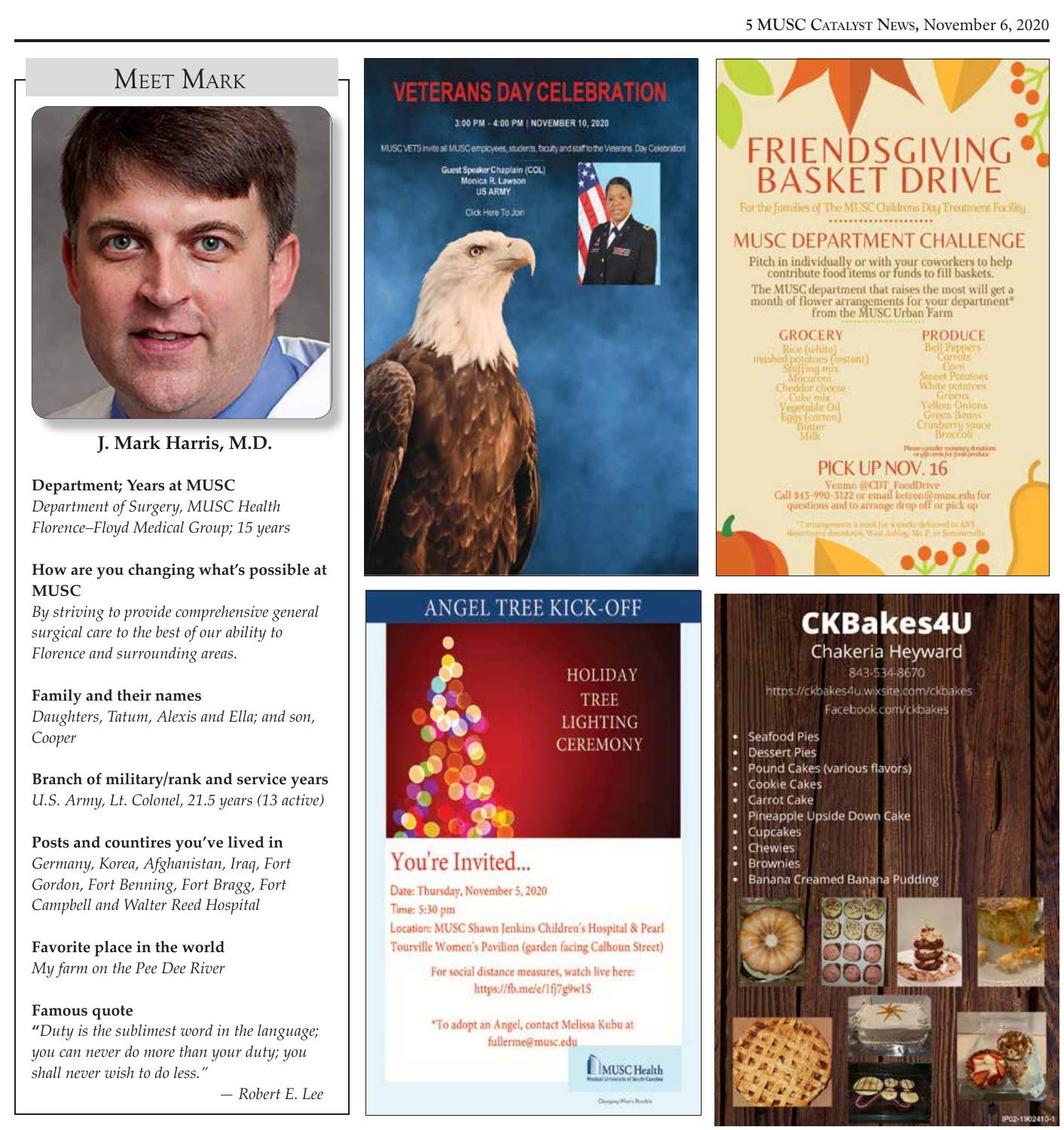# **Dancer kicking up her heels after hip surgery**

#### **By leslie cAntU**

*cantul@musc.edu*

I t's hard for Lily Pace to express in words how much<br>dance means to her. But two years ago, as she and **L** dance means to her. But two years ago, as she and her mom drove away from yet another doctor, while searching for an answer to Lily's searing hip pain, Marijon Clarke glanced in the rearview mirror and saw tears streaming down her daughter's face. Lily didn't know if she would be able to keep dancing.

"Every doctor said something different," she recalled recently.

A fluke of insurance coverage brought them to MUSC Children's Health and Sara Van Nortwick, M.D., a pediatric orthopedic surgeon. That turned out to be a blessing in disguise, Clarke said.

"Dr. Van Nortwick seemed very positive. She said, 'I'm going to give you the best outcome that's possible.' And she did. Lily's back," Clarke said.

Now, almost two years after a periacetabular osteotomy surgery, or PAO, Lily is rehearsing for the role of Sugar Plum Fairy in "The Nutcracker."

Van Nortwick said the PAO surgery corrects the hip dysplasia that causes pain for patients like Lily by restoring normal anatomy. Not only does this alleviate existing pain, but it prevents the hip joint from developing arthritis.

"Unfortunately, hip dysplasia in teens and young adults too often goes undiagnosed, and patients aren't referred to a surgeon specialized in hip preservation. Hip dysplasia can't be cured or treated if it's not recognized. The findings can be subtle to someone who doesn't look at hips all day," Van Nortwick said.

"Physical therapy, injections and hip arthroscopy can't cure hip dysplasia, so patients often deal with symptoms for years before finding a hip preservation specialist," she added.

Those treatments don't work because the problem lies in the anatomy. The top of the thigh bone, or femoral head, is supposed to fit neatly into the acetabulum of the pelvis, forming a ball-and-socket joint. When someone has hip dysplasia, the socket doesn't adequately cover the ball. Activity causes the femoral head to load the socket inappropriately, producing pain, tears in the cartilage called the labrum, and early arthritis.

Pediatricians look for hip dysplasia in newborns. But more subtle hip dysplasia can occur later in development and cause problems in teenagers and young adults.

That was the case for Lily, who was 13 when she had the surgery. She had been dealing with pain for some time but had initially downplayed it to her mother, for



 *Photo by Sarah Pack* **Two years after Dr. Sara Van Nortwick operated on her hip, Lily Pace is dancing up a storm.**

fear she would make her stop dancing.

"Finally, at a competition, her friends were like, 'She's not telling you, but she's in a lot of pain,'" Clarke said.

They tried physical therapy, a chiropractor and a variety of doctors before meeting with Van Nortwick. Although the labral tear could be tended to with a minimally invasive surgery, Van Nortwick explained that it would be inappropriate to fix the labral tear without addressing the underlying anatomical problem.

"A lot of people think, 'That sounds like a big procedure. I'd rather just have a hip scope,'" Van Nortwick said. And the PAO is a big procedure. The surgeon cuts through the pelvis to reposition the acetabulum correctly. It's held in place with screws, but the bone quickly heals. With the corrected anatomy, patients regain full range of motion and can return to the sports and activities they love without pain.

"Many hip replacements done in adults less than 50 years old are the result of undiagnosed hip dysplasia. The PAO was first done in Switzerland about 20 years ago and is relatively new," said Van Nortwick, who has special training in hip preservation, including completing a fellowship in pediatric orthopedic surgery.

"I love this operation, as it gives patients their lives back," Van Nortwick said. "Lily is obviously a very

*"The results of PAO (periacetabular osteotomy) surgery are very durable in young people like Lily; catching her hip dysplasia early has prevented her from developing arthritis and the need for a hip replacement at an early age."*

#### **Sara Van Nortwick, M.D.**

talented young lady, and I'm thrilled she has been able to return to her high level of function pain-free. The results of PAO surgery are very durable in young people like Lily; catching her hip dysplasia early has prevented her from developing arthritis and the need for a hip replacement at an early age.

"Saving the hip is far more satisfying than replacing the hip. My PAO patients are some of my happiest patients, as they generally come to me with significant pain and truly feel the operation is life changing."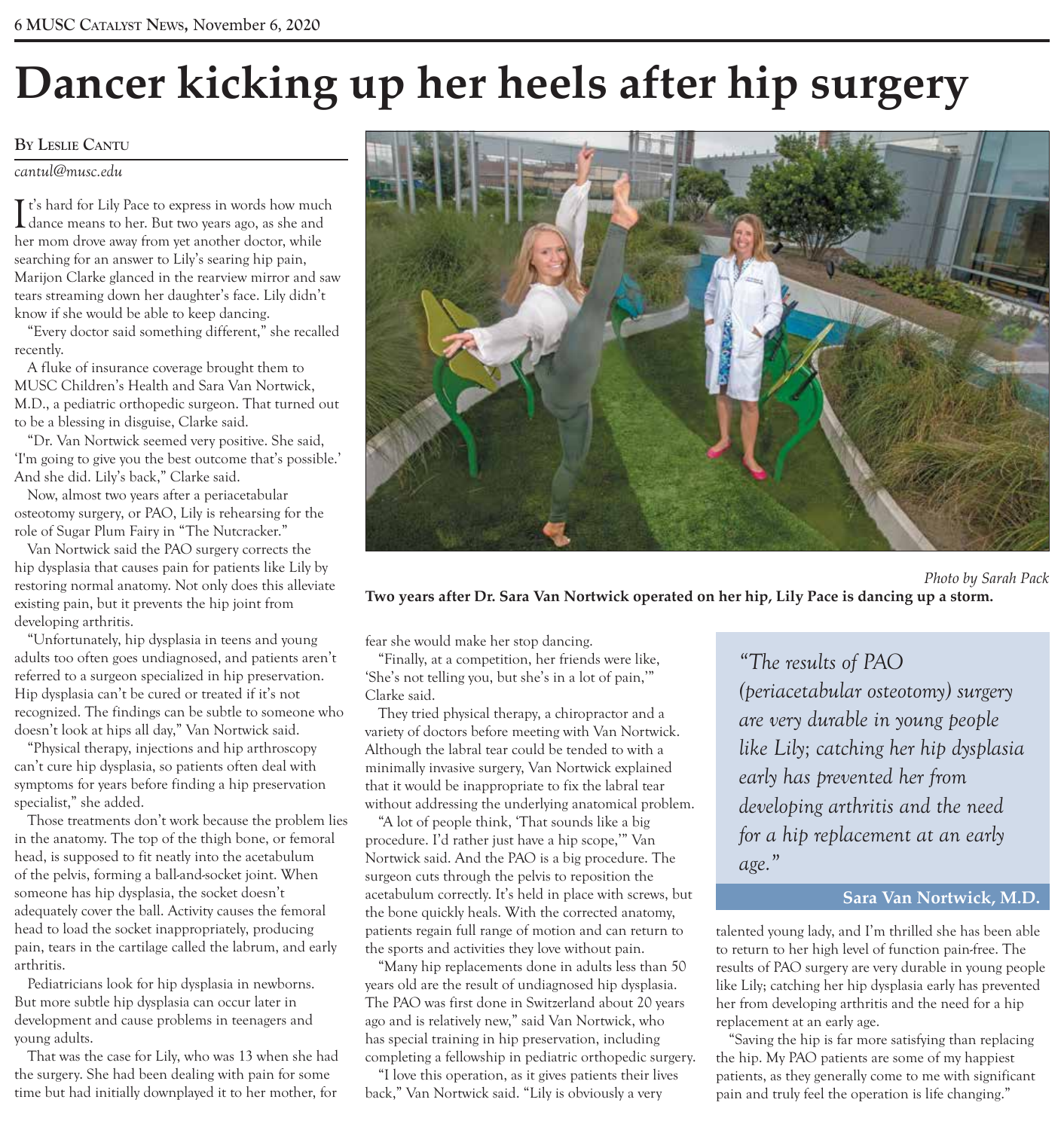Health, an estimated 1 in 10 older adults — defined as 60 years and older experience elder abuse annually in the U.S. This includes physical, sexual or psychological abuse as well as financial exploitation or neglect by caregivers. Even in the best of times, elder abuse cases are rarely detected, with only 1 in 24 identified and reported to the appropriate authorities.

These numbers are sobering, and they don't even factor in the challenges introduced by COVID-19.

But for shadows to exist, there has to be light. And MUSC Health provides it in the form of a comprehensive array of abuse services, catering to all ages and all matters of abuse or trauma, immediately after an event as well as beyond. These services include the TRRP; the MUSC Advocacy Program (MAP); Elder/ Vulnerable Adult Abuse Services, under the Clinical Forensics Program; Child Abuse Pediatrics; Pediatric Sexual Assault Nurse Examiners; and the National Crime Victims Research and Treatment Center. These programs offer an array of treatment options, counseling, therapy and support group services.

"We don't want just to fix them up physically and send them on their way," explained Ken Ruggiero, Ph.D., TRRP co-director and a professor in the College of Nursing. "We are there with our patients long afterward, checking in on them daily to see how they are doing emotionally after their traumatic events."

"We're the only full–scope forensic nursing program in the state," said Julie Watson, R.N., a forensic nurse examiner and the elder and vulnerable adult abuse specialist at MUSC. "We have lots of great pieces in place, and we keep trying to get better. Most people think we only care for sexual assault victims, but we also provide care for victims of intimate partner violence, strangulation, human trafficking as well as elder and vulnerable adult abuse."

Less than 10% of the country's 500 plus trauma centers address mental health needs — something incredibly important to patients dealing with depression, anxiety or post-traumatic stress disorder — after their life-altering



#### experiences.

The following is a more in-depth look at several of these services.

#### **Vulnerable adults**

According to the state of South Carolina, vulnerable adults are those age 18 years or older who have physical or mental conditions that make it difficult for them to care for themselves safely.

"Say there is a patient that staff members are worried may be the victim of abuse or neglect, they could call me, and I would come in and do a consult," Watson said. "It's totally comprehensive. I'll talk to the patient, complete an assessment based on the type of abuse suspected, complete forensic photography if needed for physical injuries. I work very closely with the MAP team to identify suspicions of abuse, in order to help determine if reports and/or referrals need to be made."

Watson and the forensic nursing team are the experts who know how to identify the signs or symptoms as well as risk factors associated with abuse or neglect. Just like with domestic violence, according to the National Council on Aging, in almost 60% of elder abuse and neglect incidents, the perpetrator is a family member.

Watson's team has access to and relationships with a multitude of resource providers, including social workers, doctors and counselors, not to mention countless local organizations dedicated to helping protect the abused. Unfortunately, there are so many barriers involved.

"We can do great work within these walls, and we do, but we are so often

#### **are even more vulnerable to abuse.**

*Photo by Julie Watson*

limited in the resources beyond those walls," she said. "There are no emergency shelters for a vulnerable adult that has been abused. Many times, we get stuck here, especially when financial or caregiver options are limited. It's a huge problem that has needed the spotlight for a long time."

The factors that are often present in elder abuse — isolation, frustration, stress — have been at all-time highs during this pandemic, meaning one would expect to see higher instances of elder abuse. However, while the data doesn't support that expectation, that might not be the full picture.

"We all suspected abuse would increase, but our numbers haven't reflected that. We have a strong feeling it is worse; it's just that these people have a harder time getting out of their abusive environments to come to see us," she said.

In pre–COVID times, many older adults previously turned to their health care providers for help, but with the cancellations of face-to-face visits and their unfamiliarity with the technologies needed to conduct remote health care visits, Watson and national experts fear things like these might be preventing older adults from receiving the care they need.

"That occasional visit to a doctor or ED might be the only opportunity for social interaction or a chance to get help," she said. "Those face-to-face encounters are so important."

Though the numbers aren't necessarily higher these days, Watson said the presentation of symptoms she has seen are different because of COVID. For example, a woman was admitted to the

hospital with what appeared to be signs of neglect, but as it turned out, she was getting fewer home visits by friends and church members due to the pandemic, and as a result, her health declined dramatically. Another concerning situation is the opportunity for abuse in skilled nursing facilities. When family members are only able to visit their loved one through a window or by phone — not getting an up-close look — any manner of abuse could be happening inside the facility without a family's knowledge.

"This virus has changed how everybody does business," Watson said. "It's made an already complicated issue so much more complicated."

But Watson and her team are still as busy as ever, trying to make a difference one patient at a time.

"We just keep trying to work our hardest to identify and serve these vulnerable populations, and especially during this most challenging of times," she said.

#### **MUSC's ADVOCACY PROGRAM**

If you think of Watson as the one who gets the ball rolling, then Abby Steere-Williams with MAP takes that ball and runs with it. MAP's mission is to provide direct support and interventions to patients and their families when there is a suspicion of abuse or neglect of a child or vulnerable adult, intimate partner violence, sexual abuse or assault or human trafficking.

Five years ago, MAP — the vision of trauma surgeon Hink and many other colleagues — came to be. The idea was to provide a dedicated staff that comprises clinicians and social workers for these victims.

"These cases require a lot of time, so this allows us to focus on them and give them the time they deserve," Steere-Williams said.

MAP provides education, counseling, safety plans, lethality assessments and referrals for the patients.

"Abuse is such a scary thing," she said. "For some people, it's so ingrained, so much a part of their daily lives, they don't even know that what's happening to them is abuse," she said.

For most of these people — even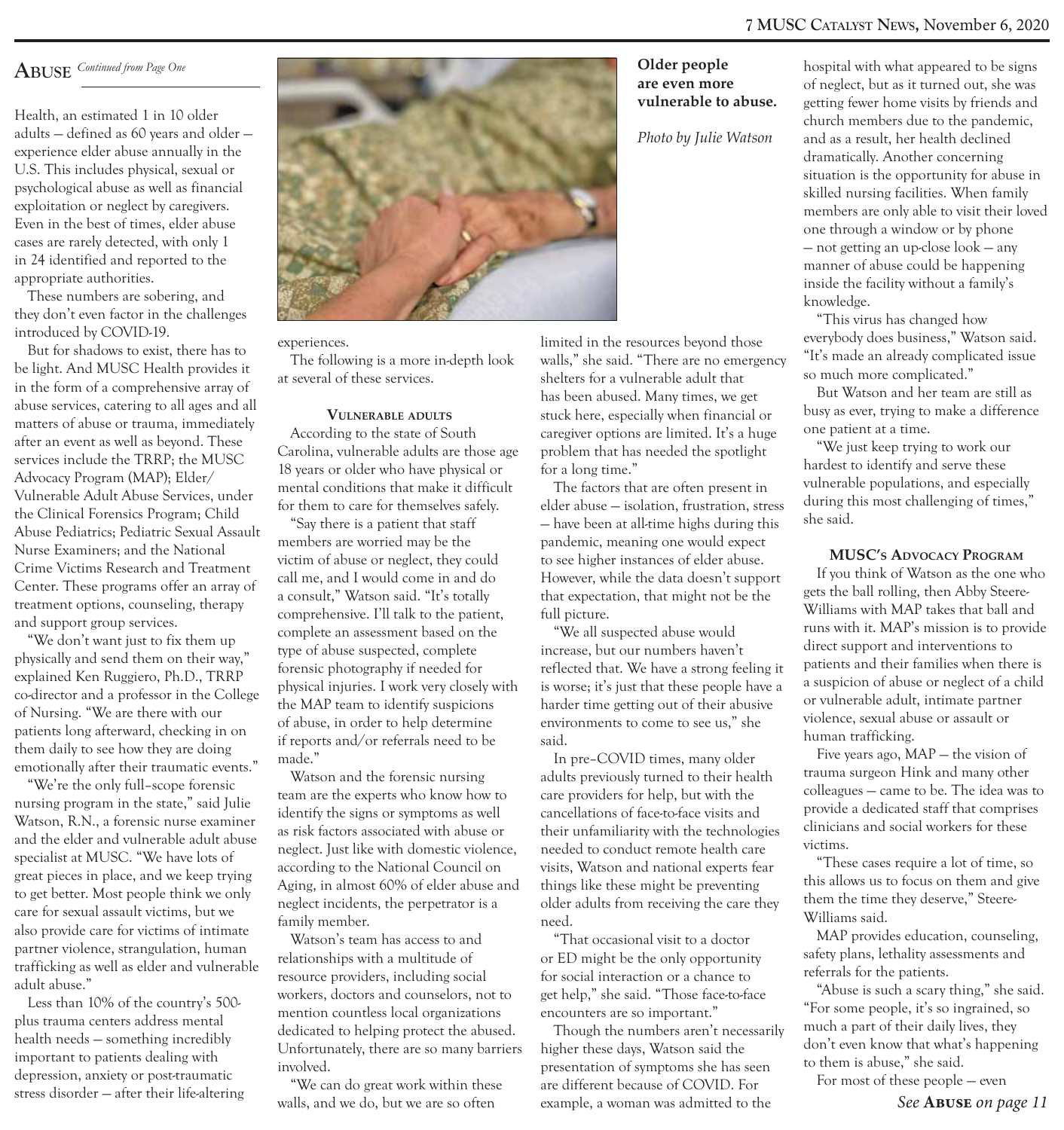### **Novel adoptive cell transfer method shortens timeline for T-cell manufacture**

#### **By cAroline wAllAce**

#### *brazell@musc.edu*

Adoptively transferred T–cells can prolong survival and sometimes cure patients with advanced solid tumors. While promising, it can take months to generate the necessary T–cells to help these patients. Such slow speed makes this therapy impractical for most patients who need immediate treatment.

In the September issue of Cancer Research, Hannah Knochelmann, a student in the Medical Scientist Training Program at MUSC and researcher in Chrystal Paulos' laboratory, teamed up with investigators at three NCI-designated cancer centers — MUSC Hollings Cancer Center, Winship Cancer Institute at Emory University and The James at The Ohio State University — to report a new approach to generate T–cells faster for patients in the near future.

The human immune system contains two main types of T-cells: CD4 and CD8. This team cut down the time needed to manufacture T–cells from several months to less than one week by using a remarkably potent CD4 T-cell subset, called Th17 cells.

"In fact," Knochelmann explained, "very few Th17 cells were needed to eradicate multiple different types of tumors effectively. This new milestone could widen inclusion criteria to promote access to T–cell therapy for more patients with metastatic disease."

Adoptive T–cell transfer therapy, which is the transfer of therapeutic T–cells into a patient, is used in only a handful of institutions around the world. This makes a potent therapy inaccessible for the general population. These protocols often use billions of CD8 T–cells, which have cytotoxic properties that allow them to kill cancerous cells. However, it takes weeks of growth in cell culture to grow enough CD8 T–cells to be used in a single treatment. Paulos, who is Knochelmann's mentor and director of Translational Research for Cutaneous Malignancies at Emory University, said, "What is most remarkable about this finding is that we can build on this platform to bring T–cells to patients all over the world."

The best effector Th17 cells are grown in cell culture for only four days before being infused into the host. Any shorter or any longer in culture reduced



the efficacy of the treatment. While the team could generate more Th17 cells over several weeks, more cells were actually equally or less effective compared with fewer Th17 cells expanded only four days. This finding highlights the potential that T–cell therapy can be administered to patients sooner, a discovery that has

with Marce

immediate clinical implications.

Another limitation of conventional T-cell therapy is that patients can relapse — cancer can return even after seemingly successful treatment. Therefore,

*See* **Research** *on page 10*

#### **RAISING EPISODES I-III THE VOLUME AVAILABLE NOW Amaker & Chariton Singlet**

### **EPISODE I**

.<br>A conversation on music, racism, art, activism,<br>and more with Marcus Amaker & Charlton Singleton.

#### **EPISODE II**

A conversation on Charleston activism, past and present with former Municipal Court Judge for the City of Charleston for 33 years, Judge Arthur McFarland.

#### **EPISODE III**

A conversation on awareness and action with the Executive Director of YWCA, LaVanda Brown.

Visit gaillardcenter.org to watch the first three episodes. Stay tuned for more!



**Through her research, Hannah Knochelmann discovered a way to speed up T-cell therapy that makes this potent treatment broadly accessible for cancer patients.**

*Photo Provided*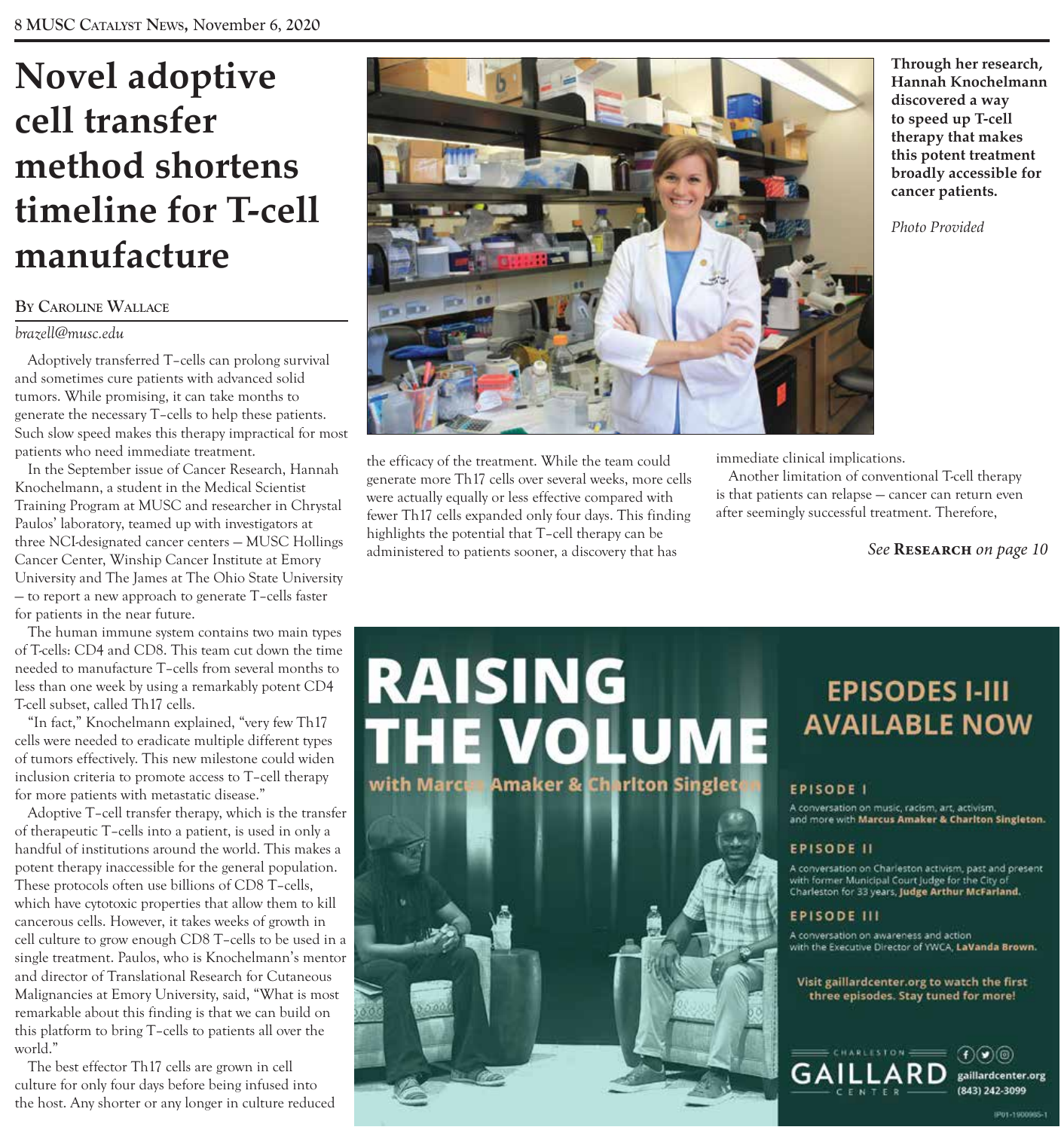### **Seeing a doctor without leaving home gets a lot more popular during pandemic**

#### **By Helen AdAms**

#### *adamshel@musc.edu*

Olumbia lawyer Byron Gipson gave telehealth a try for the first time because of the coronavirus pandemic. He needed hernia surgery. The surgeon he chose works almost two hours away at MUSC Health in Charleston, South Carolina.

Gipson would need to be in Charleston for the actual procedure, of course. But because of the pandemic, his preop meetings with his surgeon became virtual visits instead of in-person consultations. Gipson used his iPad to meet with Heather Evans, M.D., via video.

"There's a little trepidation that you feel, that you'd like to see her face to face here or there, but she was reassuring," Gipson said. "After meeting with her the first time, it was clear that she is obviously at the top of the profession. She knows what she's doing. She's just got a really good bedside manner. Well, video-side manner," he joked. "She'd be great on Netflix."

Telehealth was new to Evans, too. "I learned, along with everybody else in the midst of the crisis, trying to find a way to care for patients. My experience this summer was I switched to entirely videobased clinics for probably two or three months. During that time, I figured it out as we went along."

She liked what she saw. "We really have made things work for patients in this unprecedented time. We took advantage of a crisis to be able to follow through on something that needed our attention at the time. I really think this opens us up to a whole new way of taking care of patients."

As the South Carolina Telehealth Alliance marks telehealth awareness week, it does so at a time when more people than ever have actually used

telehealth. The SCTA is a statewide initiative created by the state legislature in 2013 to expand telehealth. MUSC, which has its own Center for Telehealth, serves as the SCTA's headquarters.

While it's not clear yet how many people have tried telehealth in 2020, a report from the Department of Health and Human Services noted that the number of Medicare primary visits jumped from less than 1% in February to 43.5% in April as the coronavirus forced people to stay home.

Doctors across the state and across a range of specialties are adjusting. Gregory Perron, M.D., a family care doctor at MUSC Health, had never used telehealth before the pandemic. "I see patients from the child-adolescent years on up but the majority of my patients are adults. During the pandemic, I've done video visits for patients as young as 6 and as old as 95."

That works for a majority of the problems he treats. "We can really provide very good care via telehealth. I have some people who drive from Myrtle Beach and Florence where taking a half day off or a whole day off to drive to my office to have a brief office visit — if a physical exam isn't needed — is not a good use of the patient's time. I think there will definitely be a role for continuing telehealth visits after the pandemic."

When Perron needs to see patients in person, he arranges that at the end of the video visit. "For example, if a patient brings up a rash, back pain or joint pain, I may arrange for an in-person exam."

MUSC Health psychologist Eva Serber, Ph.D., has seen advantages and drawbacks to telehealth during the pandemic. "My behavioral medicine clinic works solely with medical patients — people who are medically ill. That includes patients who come from all around South Carolina to the state's



#### *Photo by Sarah Pack* **Dr. Heather Evans recently operated on a man she hadn't met in person until the day of his surgery. Their previous meetings were via video.**

*"Telehealth lets them (patients) stay safe in their homes and to continue to get the treatment they need."*

#### **Eva Serber, Ph.D.**

only organ transplant center at MUSC."

Telehealth allows them to get mental health care at home. "People sometimes have to travel anywhere from two to four hours for an appointment with us. Add sickness to it, and that makes it very difficult. Telehealth lets them stay safe in their homes and to continue to get the treatment they need."

But there are cons, too, Serber said. "There's a variety of barriers that are widening our health care disparities. Some patients don't have smart phones or any device that's capable of video. Some might have video capability but they don't have good internet service. And some patients just don't like the video or aren't comfortable using technology. I have patients who are like,

'When do I get to see you in person?'" It's a reminder that just having technology doesn't ensure that it works for everyone and every situation. The pandemic has given telehealth a growth spurt with a few growing pains as well.

Gipson, the lawyer who needed hernia surgery, liked that it allowed him to see Evans without leaving Columbia. "That really made it convenient. If I'd come down, I'd have been on the road for an hour and 45 minutes both ways for an appointment that may last a half hour. It's an important half hour, but she was able to convey all of those things through telehealth."

Evans said telehealth made sense for her, too. "I reviewed his CT scan, which he got in Columbia, before our video visit. I was able to share my screen and go over it and explain how I was making decisions about planning his operation. We talked about the risks and benefits. He wanted to move forward even though we'd never met in person."

The surgery was a success. And so was Gipson's experience with telehealth. "Especially in these times when you have concerns with COVID, it's a reassuring way to be able to do it."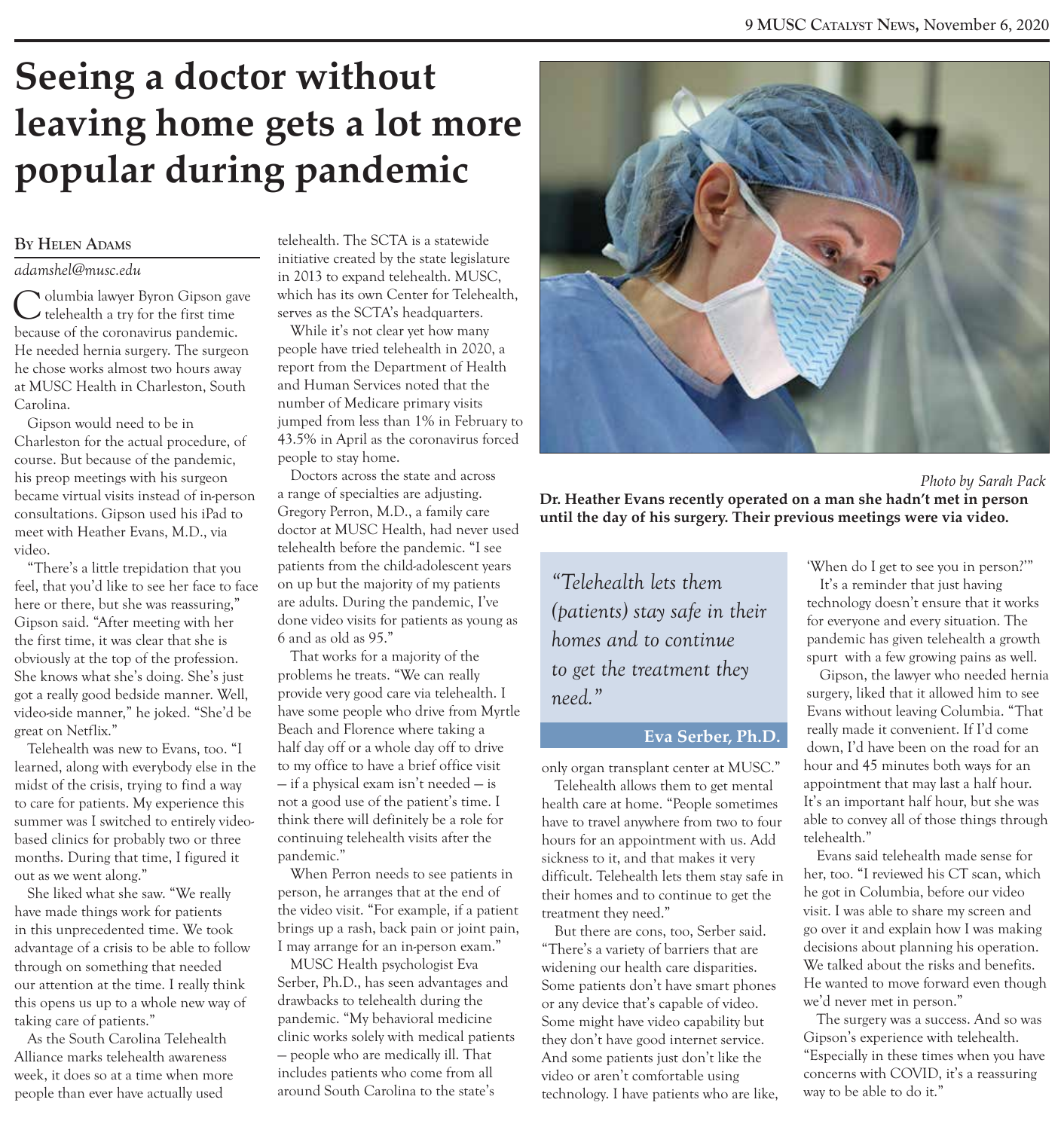### **Managing your mental health, well-being throughout the holidays**

People experience a wide range of emotions during the holidays. For some, it's a time of joy, celebration, family and warmth. For others, however, it's a time of remembering loved ones they have lost, struggles with addiction, financial worry and other holiday stressors. And let's not forget that this year, we are approaching the holidays during a pandemic. For many, the holidays may look very different than in the past, which is proving to be an additional challenge for the many who are already feeling stressed, as a result of the pandemic.

A study from the National Alliance on Mental Illness shows that even in prepandemic times, 64% of individuals with a mental health diagnosis believed that the holidays worsened their conditions. Furthermore, experts suggest that these symptoms may worsen during the 2020 holidays due to the current coronavirus pandemic and increased isolation on top of the usual holiday stress.

While there are many factors that can contribute to increased levels of stress and anxiety throughout the 2020 holiday season, it is clear that we must prioritize our mental and physical well-being

during this time. In order to do so, it is critical to strategize ways you can cope with challenges and reduce levels of anxiety and stress in the months ahead.

MUSC's employee well-being program, Imagine U, offers a wide variety of resources and challenges designed to promote psychosocial well-being. The following are several strategies and associated Imagine U challenges that you can place in your mental and emotional well-being toolbox as you move through the busy and often stressful weeks ahead.

#### **PraCtiCe Mindfulness**

In addition to professional mental health care, mindfulness can be an extremely valuable mental wellness tool. Certain practices can be particularly helpful if you are traveling or running on an unusual schedule, particularly appor mobile-based platforms that you can utilize on the go during the busy holiday season.

Participate in the "Try a Daily Wellness App" Imagine U challenge and earn points for engaging with an app that promotes mindfulness and provides brief guided meditations, such as the HeadSpace app, which is currently

& Well-Being COVID-19 pandemic. https:// offering free memberships to all clinicians during the www.headspace.com/covid-19

MUSC Health

By Susan L. Johnson, Ph.D., MUSC Office of Health

Promotion

Avoid using alcohol and food for comfort

While using food and alcohol for comfort or an escape can seem appealing,

particularly during the holiday season where social gatherings are frequent and sometimes stressful, substance use or emotional eating can ultimately worsen your issues. Studies have indicated that there is a 20% overlap between people with anxiety or mood disorders and substance use disorders, and substances can exacerbate symptoms. When you feel you need a relaxation aid, you can instead turn to a mindfulness tactic or other healthy coping mechanism.

Participate in the "Avoid Stress Eating" and the "Alcohol Risk Reduction" Imagine U challenges to identify healthpromoting ways to manage stress and avoid stress-related consumption. www.musc.edu/iu

**get MoVing outdoors** Many individuals struggle with

within a few days," Knochelmann said, "so these therapies can help all patients in need, especially those needing treatment quickly."

#### **TRIAL** *Continued from Page Four*

person's life that we share a lot of ignorance and very little knowledge about. We need to obtain scientific knowledge, because dying is a condition that we all will confront sooner or later."

Steinberg said the LiBBY trial is a fitting legacy for a mother who loved people. "She was everyone's best friend. She loved to gossip. She wanted to know everything. She had this incredible energy and joy for life, which is why end of life was really difficult. I keep thinking how proud she would be seeing her name as the title of this project."

depression during the winter months because of the lack of exposure to bright lights as well as decreased physical activity due to colder temps, less daylight and busy calendars. Numerous studies have pointed to the mental health benefits of spending time in nature, including stress relief, better concentration and improved energy in addition to the highly correlational relationship between physical activity and mental health. There is no doubt that physical activity, particularly in nature, can be highly beneficial for both physical and mental well-being.

Participate in the "Volunteer at the Urban Farm," "Bike to Work" or "Involve the Whole Family in Moving More" challenges to boost your vitamin D and your mood this holiday season while remaining safe and socially distant in an outdoor setting. https://www.facebook.com/ events/1028131170966501/

Additionally, you and your family or co-workers could participate in the Adventure Out yoga series. Adventure Out is a joint effort, led by the MUSC Office of Health Promotion and the Charleston Healthy Business Challenge, through which all levels of yoga classes are held monthly in Hampton Park at no cost. Come practice your yoga in a safe and socially distant manner. Not only do participants enjoy the meditative benefits of yoga, but they are also able to experience the health benefits of "green exercise" in one of Charleston's most beautiful parks. https://www.facebook. com/events/1028131170966501/

For more information on MUSC's employee well-being program, Imagine U, and to access the entire catalog of challenges on your desktop or mobile device, visit www.musc.edu/iu.

#### **reseArcH** *Continued from Page Eight*

Knochelmann and the team sought to develop a therapy that was long-lived while understanding factors that can prevent relapse. They found that day-– our Th17 cell therapy provides a longlasting response. Interestingly, IL-6 was a key cytokine in fueling these T–cells to prevent relapse after treatment. This cytokine destabilized the regulatory T-cells, the brakes of the immune system, which empowered the Th17 cells to kill cancer cells.

Paulos said the researchers want this data to inspire physicians with a new way of thinking about immunotherapy. "This treatment has the potential to be very versatile. If the tumor can be targeted, meaning that a unique identifier for the tumor is known, this treatment can be effective. Thus, this therapy can be used

to treat patients with either liquid or solid tumors."

Knochelmann said the core facilities and research environment at MUSC were a critical piece for the success of this work. "Many colleagues gave me key advice on this discovery. In fact, this work is a great example of what can be accomplished when different minds come together. It has been inspiring and rewarding to work on improving medicine for the future."

Institutes of Health and the Melanoma Research Foundation, as independent grants were awarded to both Knochelmann and Paulos. The research team is now collaborating with surgeons and medical oncologists to develop their findings into applicable treatments for patients. "Our vision is that T–cell products will be generated for patients

This work was funded by the National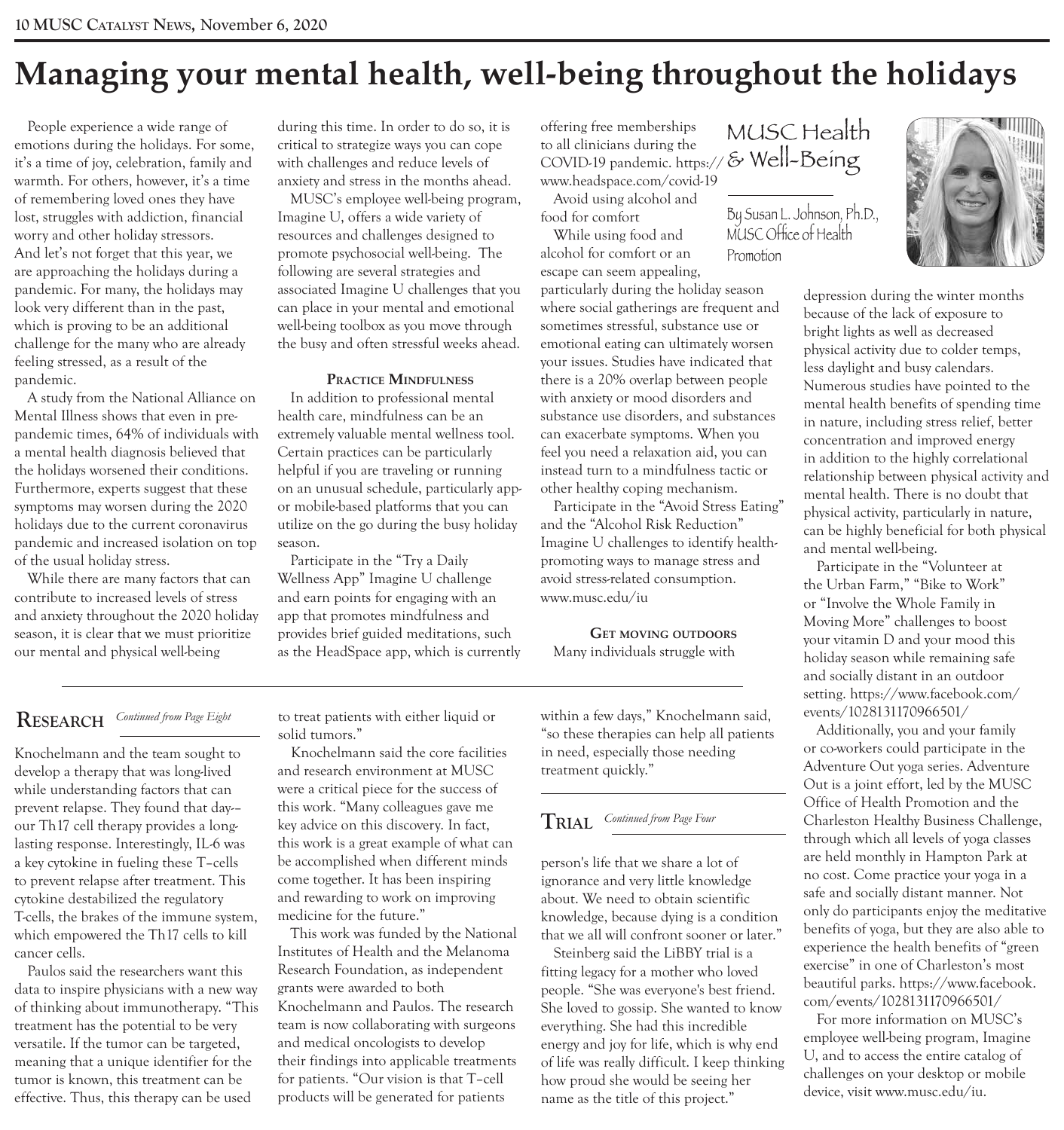#### **11 mUsc cAtAlyst news,** November 6, 2020

#### **FireArms** *Continued from Page Three*

recognize the role of guns in suicide and tell your peers to be SMART.

The MUSC Children's Health program started in June 2018 with residents at the pediatrics primary care clinic in Rutledge Tower asking whether there were firearms in the home and, if so, how they were stored. At the time, just 3% of well-child visits included a discussion of safe firearm storage, according to documentation in doctors' notes. Now, more than 75% of patients are counseled about gun safety, and the program has moved beyond well–child visits to include the Emergency Department and newborn nursery, with plans to expand into other areas of the hospital.

"Once the residents started doing it, it really caught on, and they've been just outstanding," Andrews said.

Cassie Stegall, D.O., a second-year pediatrics resident, was excited about the opportunity to get involved. She's taken the lead on maintaining the existing program and expanding it throughout the hospital. In addition to inperson counseling, the hospital has added a Be SMART video to its interactive GetWellNetwork, the hospital's system that offers education videos that are accessible on screens in every patient room.

She said parents are sometimes surprised by the question about guns, but she also takes the time to explain its importance. "We ask about this because we always talk about the safety of your child, and we want to talk about safe firearm storage if you have firearms."

Firearms should be stored separately from ammunition, and both should be locked up, she said. In addition to the gun locks donated by local police

### **ABUse** *Continued from Page Seven*

though they are being abused — it's difficult to leave the relationship. Increased risk of abuse, combined with lower self-esteem and limited resources due to COVID-19, makes leaving even harder. But once the patient decides it's what's best for them, the MAP team can help patients navigate the criminal justice system, coordinating with law enforcement or lawyers — whatever help they may need to be safe and establish their independence.

Much like Watson and her team, Steere-Williams leverages the rich network of support at MUSC Health.

"Within the hospital, we work very well together. We have meetings to make sure we're all aware of what each other has going on," she said. "I think we provide a pretty comprehensive service for our patients. And it doesn't just stop



*Photo by Ketut Subiyanto via Pexels* **Children love to explore – but that can lead to them finding things they shouldn't, like unsecured guns.** 

departments, the MUSC Department of Public Safety is obtaining gun locks through Project ChildSafe to

with patients. Most employees don't know this, but we also provide services to staff and students."

#### **trauMa/telehealth resilienCe and RECOVERY PROGRAM**

Once the violence or trauma ends, the person isn't just magically better.

That's where the TRRP comes into the equation. TRRP works with physical injury survivors and their families to overcome emotional challenges, like PTSD and depression, that can arise after injury.

Ruggiero and Davidson work with patients, families and trauma centers to aid with the emotional health recovery of patients after serious injuries.

 "Many hospitals and trauma centers focus on survival, but very few follow up with mental health," Davidson said. "We start at the bedside, but our real work starts once they're discharged."

Ruggiero and Davidson don't only rely on face-to-face visits and phone calls to stay in touch with patients. Patients are also given the option — an option that two-thirds of them take MUSC up on — to enroll in a text messaging program that asks them about their moods and levels of anxiety.

"They get a text every day asking them how they are feeling. The texts also have helpful information about common trauma reactions as well as coping tips that they can use to manage stress. We're just finding they're really great for our patients in helping them to be more aware of their emotions and in keeping them engaged in services," Davidson said.

The program has been so successful that three other hospitals in South Carolina have worked with MUSC to adopt the same programs at their facilities. Recently, trauma centers in

distribute throughout all MUSC Children's Health clinical sites.

Stegall said she learned about screening for firearms in medical school, but she saw few gunshot wounds during her training. MUSC Children's Health treated 17 patients ages 0 to 15 for gunshot wounds in 2017, 12 in 2018, 16 in 2019 and 14 so far in 2020, including five in September alone.

The other residents that Stegall's talked to say this topic wasn't discussed during their medical school training. Knowing how to have this conversation is an important tool as they prepare to practice medicine independently, she said.

Andrews said the support of hospital and department leadership has been key to raising awareness of the issue amongst faculty, residents and staff.

"I feel like we have 100% changed the culture within the MUSC Shawn Jenkins family and the Department of Pediatrics, as far as the importance of talking about firearm violence and kids amongst pediatricians. Before we started this, this wasn't anything that ever got talked about unless a child rolled into the Pediatric Emergency Department, and we actually had a case in front of us," she said.

Andrews said they can't know if they've prevented a firearm injury that would have happened, but she hopes that the combination of parent counseling and resident education will make a difference.

"We're teaching pediatric residents the importance of this, and I hope many of them will carry this through their entire careers and, over time, what we're doing will impact the lives of children and will prevent firearm injuries in kids," she said.

> North Carolina, Florida, Vermont, Illinois and Georgia also have inquired about how they, too, could emulate MUSC's system.

"We are finding that it makes it so much easier for us to stay connected to our patients," Davidson said. "Before our program came along, there wasn't anything like this. So to be able to see that we can meet them on the floor, and make and maintain a connection, it allows them to trust us. That's huge. It's been such a success because there was such a need. We are excited that we are able to help these patients who are going through so much."

Patrick Cawley, M.D., CEO of MUSC Health added: "MUSC has long recognized the problems with abuse and instituted a variety of solutions over the years. As one can see from our recent efforts, we remain fixated on developing novel ways to address this difficult issue."